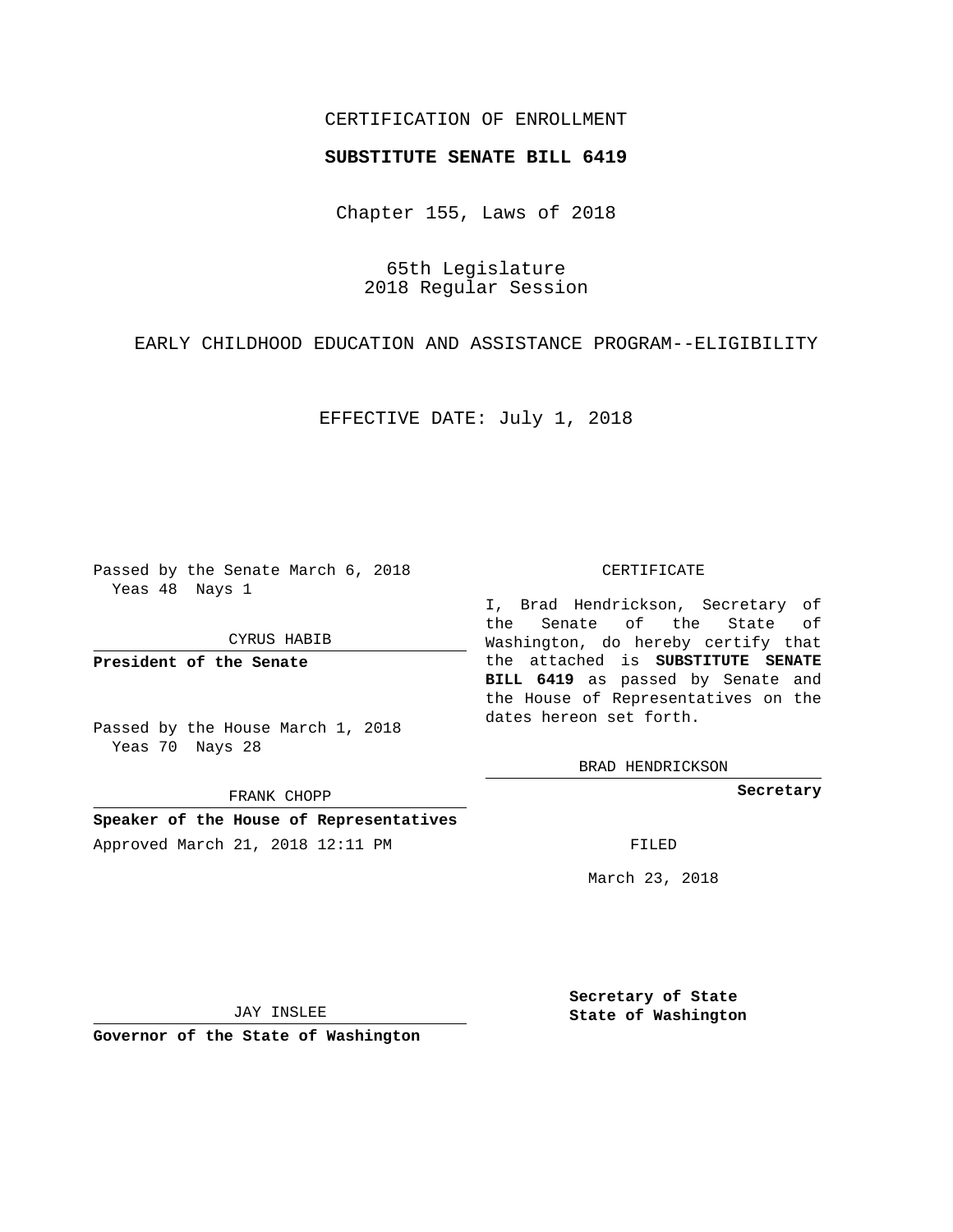## **SUBSTITUTE SENATE BILL 6419**

AS AMENDED BY THE HOUSE

Passed Legislature - 2018 Regular Session

# **State of Washington 65th Legislature 2018 Regular Session**

**By** Senate Early Learning & K-12 Education (originally sponsored by Senators Rolfes, Zeiger, Billig, Wellman, Conway, Darneille, Kuderer, Palumbo, and Walsh)

READ FIRST TIME 02/02/18.

 AN ACT Relating to promoting access to the Washington early childhood education and assistance program; amending RCW 43.216.555; adding new sections to chapter 43.216 RCW; creating a new section; 4 and providing an effective date.

BE IT ENACTED BY THE LEGISLATURE OF THE STATE OF WASHINGTON:

 NEW SECTION. **Sec. 1.** The legislature finds that research continues to demonstrate the efficacy of the state's early childhood education and assistance program, known as ECEAP. Studies in Washington and from other states show that ECEAP prepares children for kindergarten success and has significant positive impacts on third, fourth, and fifth grade test scores. The legislature also finds that in some areas of the state, expanding ECEAP has proven challenging because there are too few eligible children to form an ECEAP classroom. The result is that children who are income eligible and the furthest from opportunity remain unserved. The legislature finds further that in other ECEAP classrooms, funded seats remain empty because providers do not have sufficient flexibility to serve families in need who are slightly over income but often have similar risk factors. The legislature intends, therefore, to provide more flexibility in determining eligibility for ECEAP in order to maximize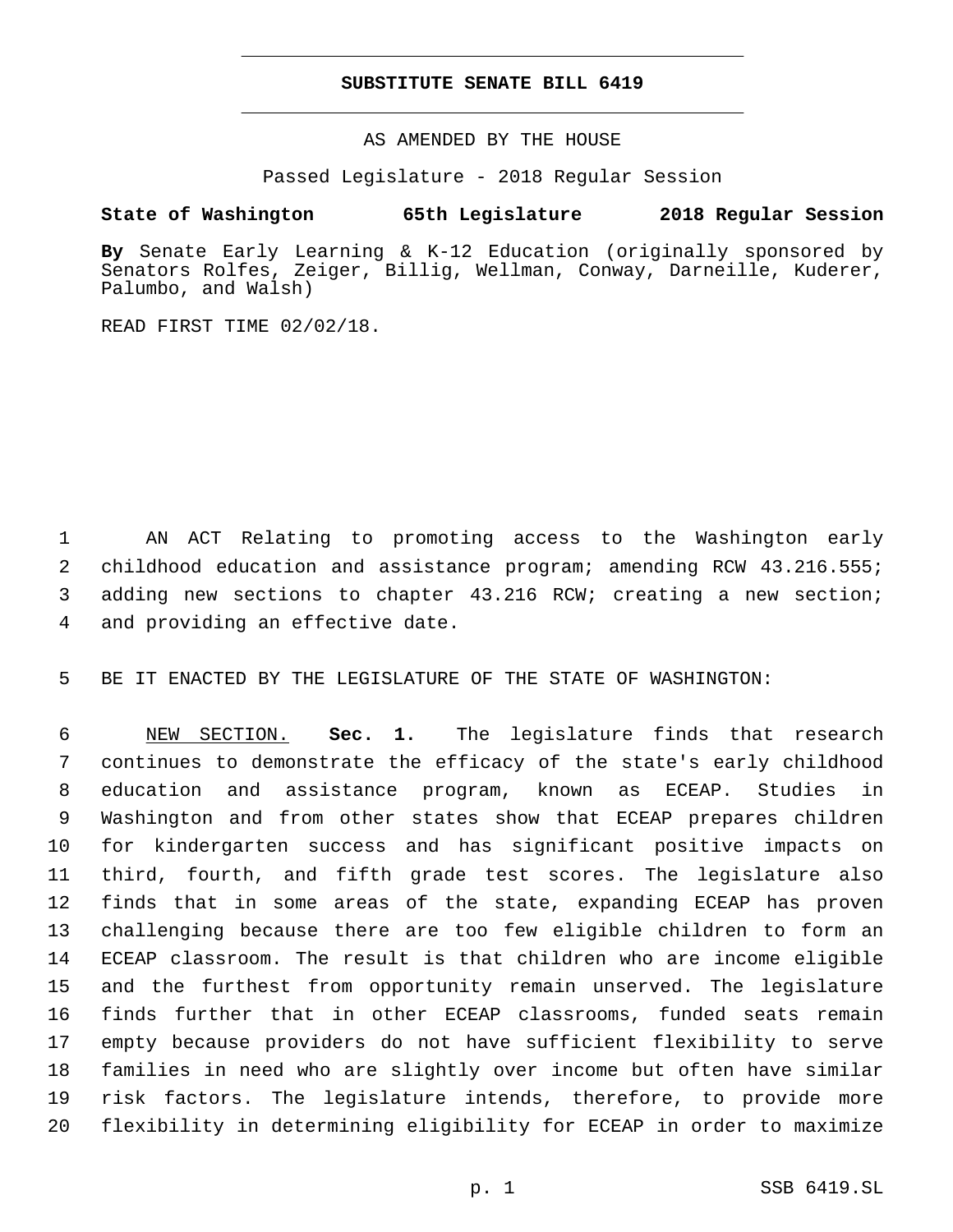the state's investment and assure that program funding is deployed to serve the greatest number of children and families.

 NEW SECTION. **Sec. 2.** A new section is added to chapter 43.216 4 RCW to read as follows:

 (1) The department shall adopt rules that allow the inclusion of children in the early childhood education and assistance program whose family income is above one hundred ten percent of the federal poverty level if the number of such children equals not more than 9 twenty-five percent of total statewide enrollment.

 (2) Children included in the early childhood education and assistance program under this section must be homeless or impacted by specific developmental or environmental risk factors that are linked by research to school performance. "Homeless" means without a fixed, regular, and adequate nighttime residence as set forth in the federal McKinney-Vento homeless assistance act, P.L. 100–77, July 22, 1987, 101 Stat. 482, and runaway and homeless youth act, P.L. 93–415, Title 17 III, September 7, 1974, 88 Stat. 1129.

 (3) Children included in the early childhood education and assistance program under this section are not to be considered eligible children as defined in RCW 43.216.505 and are not considered to be part of the state-funded entitlement required in RCW 43.216.556.22

 NEW SECTION. **Sec. 3.** A new section is added to chapter 43.216 24 RCW to read as follows:

 (1) The department shall prioritize children for enrollment in the early childhood education and assistance program who are eligible 27 pursuant to RCW 43.216.505.

 (2) As space is available, children may be included in the early childhood education and assistance program pursuant to section 2 of this act. Priority within this group must be given to children who are experiencing homelessness, child welfare system involvement, or a developmental delay or disability that does not meet the eligibility criteria for special education adopted under RCW 28A.155.020.

 **Sec. 4.** RCW 43.216.555 and 2015 3rd sp.s. c 7 s 11 are each 35 amended to read as follows:

 (1) Beginning September 1, 2011, an early learning program to provide voluntary preschool opportunities for children three and four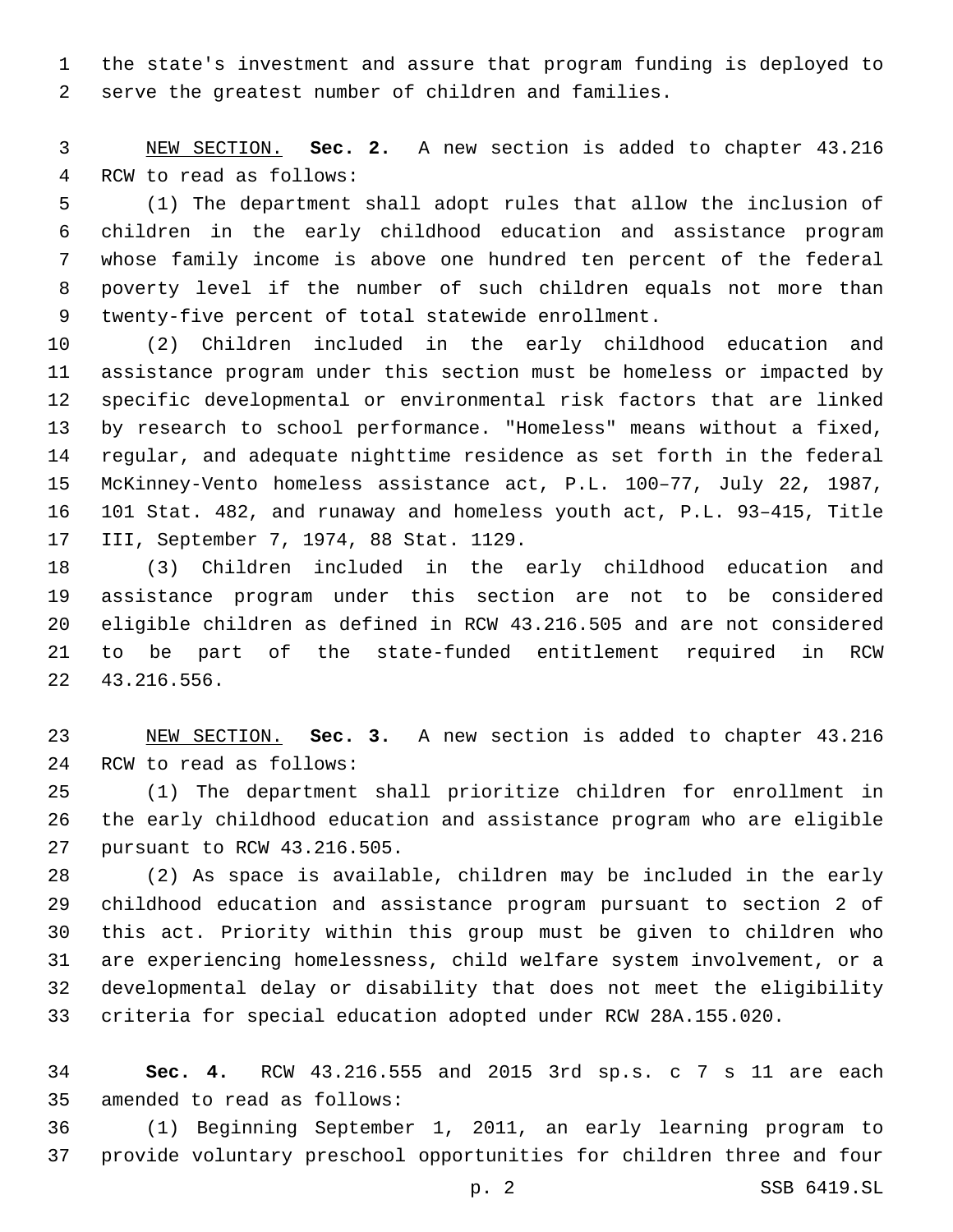years of age shall be implemented according to the funding and implementation plan in RCW ((43.215.456)) 43.216.556. The program must offer a comprehensive program of early childhood education and family support, including parental involvement and health information, screening, and referral services, based on family need. Participation in the program is voluntary. On a space available basis, the program may allow enrollment of children who are not 8 otherwise eligible by assessing a fee.

 (2) The program shall be implemented by utilizing the program standards and eligibility criteria in the early childhood education 11 and assistance program in RCW ((43.215.400)) 43.216.500 through  $((43.215.450))$   $43.216.550$ .

 (3)(a) Beginning in the 2015-16 school year, the program implementation in this section shall prioritize early childhood education and assistance programs located in low-income neighborhoods 16 within high-need geographical areas.

 (b) Following the priority in (a) of this subsection, preference shall be given to programs meeting at least one of the following 19 characteristics:

 (i) Programs offering an extended day program for early care and 21 education;

 (ii) Programs offering services to children diagnosed with a 23 special need; or

 (iii) Programs offering services to children involved in the 25 child welfare system.

26 (4) The ((director)) secretary shall adopt rules for the following program components, as appropriate and necessary during the phased implementation of the program, consistent with early achievers 29 program standards established in RCW ((43.215.100)) 43.216.085:

30 (a) Minimum program standards;

31 (b) Approval of program providers; and

(c) Accountability and adherence to performance standards.

(5) The department has administrative responsibility for:

 (a) Approving and contracting with providers according to rules 35 developed by the ((director)) secretary under this section;

 (b) In partnership with school districts, monitoring program quality and assuring the program is responsive to the needs of 38 eligible children;

 (c) Assuring that program providers work cooperatively with school districts to coordinate the transition from preschool to